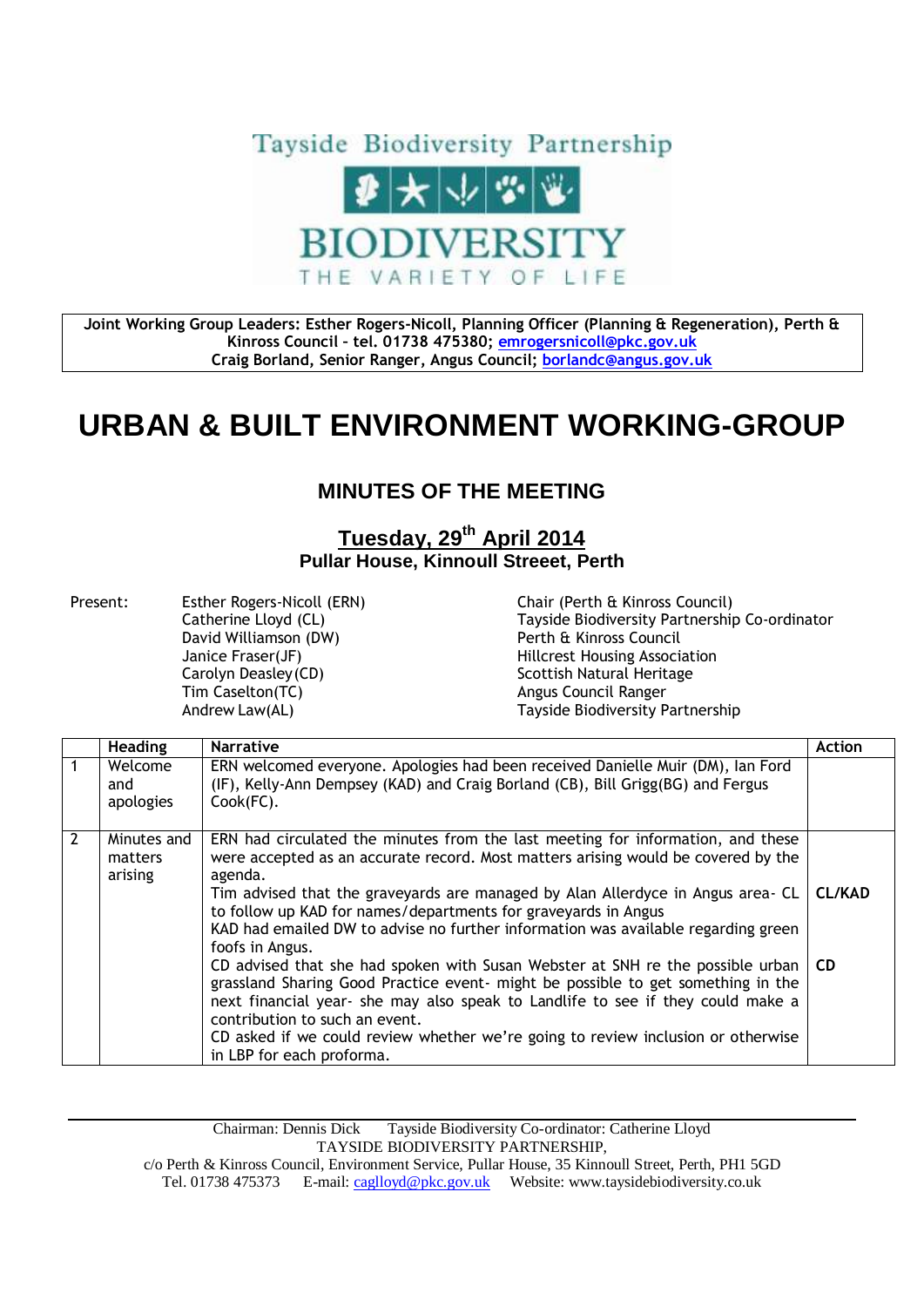| لا | Project    | These were examined in some detail, with copies circulated at the meeting. Below                                                       |                 |
|----|------------|----------------------------------------------------------------------------------------------------------------------------------------|-----------------|
|    | proforma   | is a synopsis of the more important details, new headings adopted, where proforma                                                      |                 |
|    | review and | have been amalgamated                                                                                                                  |                 |
|    | updates    | <b>Urban Greenspace</b>                                                                                                                |                 |
|    |            | (amalgamated Community Orchards, Orchards, Allotment, Green                                                                            | <b>DW</b>       |
|    |            | Graveyards, Golf Courses, Parks etc) DW to be the contact person.                                                                      |                 |
|    |            | Existing commitments to be included into targets as well as new targets.                                                               |                 |
|    |            | Smart targets become actions in the new proforma. Once the information                                                                 |                 |
|    |            | is entered into BARS anyone (including public) can see what's happening.                                                               |                 |
|    |            | <b>Green/Living Roofs</b><br>$\bullet$<br>Some minor amendments made to the proforma                                                   |                 |
|    |            | <b>Biosecurity Initiative</b><br>$\bullet$                                                                                             |                 |
|    |            | Some discussion as to whether this should be re-named invasive non-native                                                              |                 |
|    |            | species (INNS)?                                                                                                                        |                 |
|    |            | CD wondered whether the national forum gives us a steer on what they                                                                   |                 |
|    |            | want us to lead on. CL to ask Louise Bond of SEPA for an indication                                                                    | CL              |
|    |            | If SWT and Red Squirrel Group are reporting back to BARS do we need to                                                                 |                 |
|    |            | include these?                                                                                                                         |                 |
|    |            | DW to check and see if PKC do surveys in and around bridges for INNS etc                                                               |                 |
|    |            | (i.e. anything other than bats) - Angus do this under "working around water                                                            |                 |
|    |            | initiative" - CL to ask Angus Council what is done with the information they                                                           | <b>CL</b>       |
|    |            | collect in this way (Stan Paterson is Angus contact)                                                                                   |                 |
|    |            | Need to consider if Living Lomonds and Tay Landscape Partnership have any<br>projects which either have or could have INNS aspect      |                 |
|    |            | CL advised that Rose Toney had held an INNS conference in NE Scotland-                                                                 |                 |
|    |            | perhaps this could be a new action to hold something similar in Perth-                                                                 |                 |
|    |            | either under a SGP event or a conference- 2016/17, TBP led, also possibility                                                           | CL/CD           |
|    |            | of lunchtime seminar in Perth in 2014/15                                                                                               |                 |
|    |            | DW wondered if the placemaking supplementary guidance would include                                                                    |                 |
|    |            | the use of green roofs- to check with Julie Robertson who is writing this.                                                             | <b>DW</b>       |
|    |            | Zoom in 2                                                                                                                              |                 |
|    |            | Hillcrest are already doing photos in P&K (Airlie view, Alyth) and Angus                                                               |                 |
|    |            | CL to ask BG if he is going out with the projects she gave him previously-                                                             |                 |
|    |            | perhaps launch as part of biodiversity week? ERN to forward Girlguiding<br>link address to CL, might this launch be from Perth museum, | <b>ERN</b>      |
|    |            | Battleby/Perth Concert Hall- advertise through "Angus matters" magazine +                                                              |                 |
|    |            | "Quair" brochures etc Feature article+ web link? CL+ ERN to discuss                                                                    |                 |
|    |            | <b>Tayside Swifts</b>                                                                                                                  | <b>CL/ERN</b>   |
|    |            | CL to meet DM to go over the proforma- AL to transfer information to new                                                               |                 |
|    |            | proforma & check with DM that she's happy with content                                                                                 |                 |
|    |            | Zoom in 3/Sand Martins/Hirundine project                                                                                               | <b>CL/AL/DM</b> |
|    |            | These projects could probably be combined in the proforma. IF not taking                                                               |                 |
|    |            | Sand Martin project forward at the moment. CL to speak to Alison Anderson                                                              |                 |
|    |            | (Dundee) to see if artwork can be located. If artwork is available, project                                                            | <b>CL</b>       |
|    |            | can be taken forward, otherwise, not.                                                                                                  |                 |
|    |            | <b>Urban Watercourse Initiatives</b>                                                                                                   |                 |
|    |            | Has been transferred to Water and Wetland Working Group                                                                                |                 |
|    |            | <b>Urban Bats</b><br>Proforma updated, starting 2015                                                                                   |                 |
|    |            | <b>BeeWild Project</b>                                                                                                                 |                 |
|    |            | Proforma updated to include hospices                                                                                                   |                 |
|    |            | Going the Whole Hog                                                                                                                    |                 |
|    |            | Small amendments made to proforma                                                                                                      |                 |
|    |            | Helping Tree Sparrows in Tayside's villages                                                                                            |                 |
|    |            | CD to see if she can source funding perhaps through Seona Smith at SNH,                                                                |                 |
|    |            | Angus Environment Trust to start with? Might Stanley Development Trust be                                                              |                 |
|    |            |                                                                                                                                        |                 |

Chairman: Dennis Dick Tayside Biodiversity Co-ordinator: Catherine Lloyd TAYSIDE BIODIVERSITY PARTNERSHIP,

c/o Perth & Kinross Council, Environment Service, Pullar House, 35 Kinnoull Street, Perth, PH1 5GD Tel. 01738 475373 E-mail[: caglloyd@pkc.gov.uk](mailto:caglloyd@pkc.gov.uk) Website: www.taysidebiodiversity.co.uk